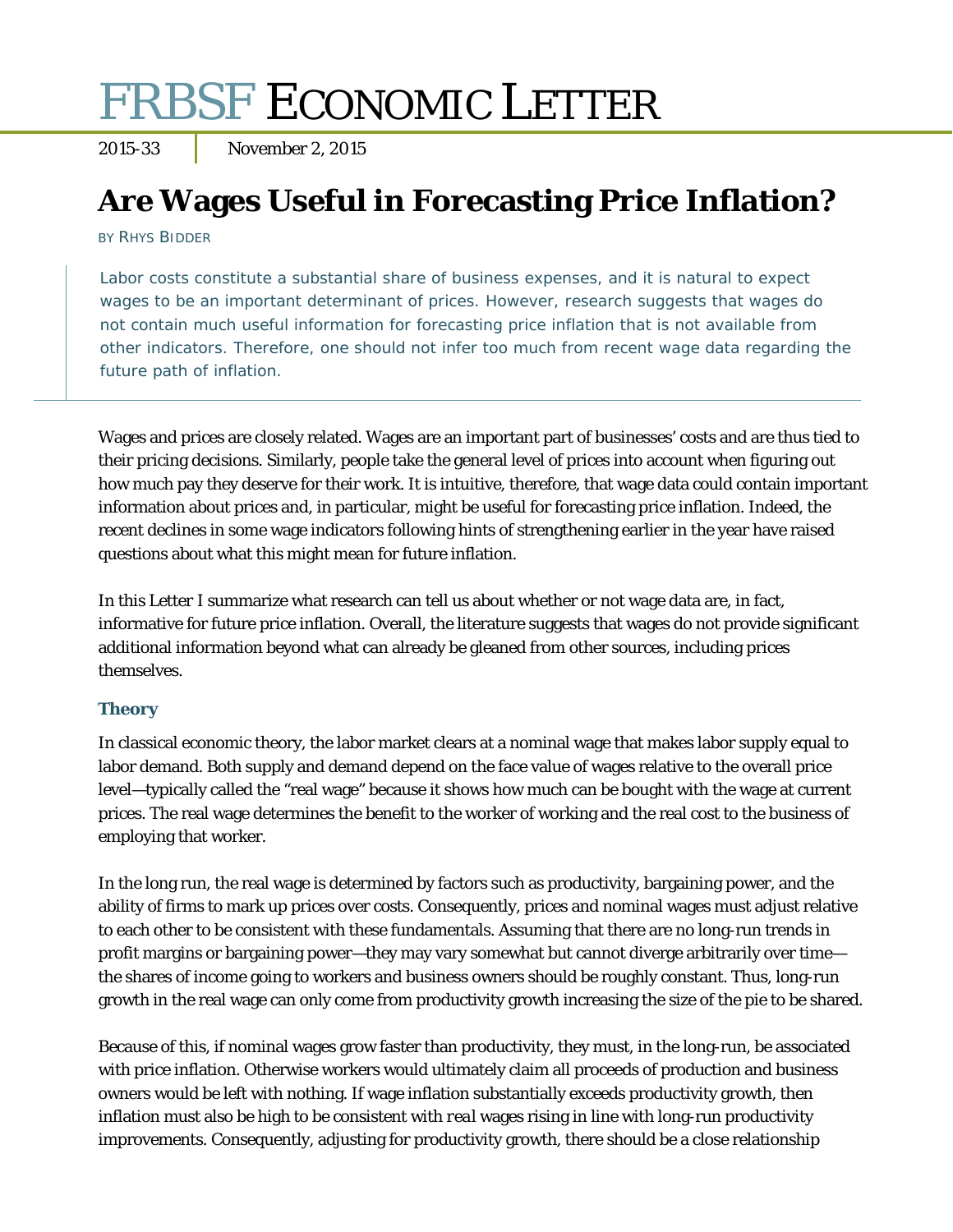between prices and wages. Indeed, this is shown in Figure 1, comparing core personal consumption expenditures (PCE) price inflation with changes in unit labor costs, calculated as compensation per hour (wages), divided by output per hour (productivity). Notable in this diagram are the wageprice spirals of the 1970s, when wage growth exceeded slowing productivity growth, causing firms to raise prices to restore profit margins, inducing higher wage demands, and so on.



However, while the connection between wages and prices is relatively well understood in the long run, their short-

to medium-run relationship is not so simple. Wages and prices may fluctuate relative to each other in response to transitory influences and to restore their long-run relationship. The bargaining power of firms and workers may vary and productivity may change temporarily. Even if there are no long-run trends in these variables, there may be changes in their steady-state relationships that lead to transient but longlasting adjustments. These phenomena introduce complicated dynamics into the relationship between wages and prices that determine how useful wage data are for forecasting inflation.

#### **Empirical evidence**

A great deal of research has explored how informative wage inflation is for price inflation. One approach to this question is to examine whether wage changes tend to precede or follow movements in price inflation. These "lead" and "lag" correlations can show whether fluctuations in wages are systematically related to future fluctuations in prices.

Knotek and Zaman (2014) show that for various wage measures, correlations between wages and price inflation are moderate at all leads and lags and appear to have weakened in recent decades. Indeed, there are hints that price inflation may have come to lead wage inflation in recent times. Similarly, Emery and Chang (1996) and Sbordone (2002) find some evidence that rising prices precede growth in unit labor costs. This is consistent with the idea that businesses can't easily change prices and therefore do so only infrequently so that, when they do, they must account for expected future costs. This implies that prices may capture expected future wage movements.

Nevertheless, lead-lag correlation analysis is a blunt tool since it does not account for how other changes in the economy might complicate the price and wage relationship. Allowing for these other factors can help draw out what information wages contain for future inflation. A more elaborate approach to this question is to examine if wages "Granger-cause" prices. Intuitively, this is a question of whether wages contain useful information about future price inflation that isn't contained in other variables, particularly current and past price inflation.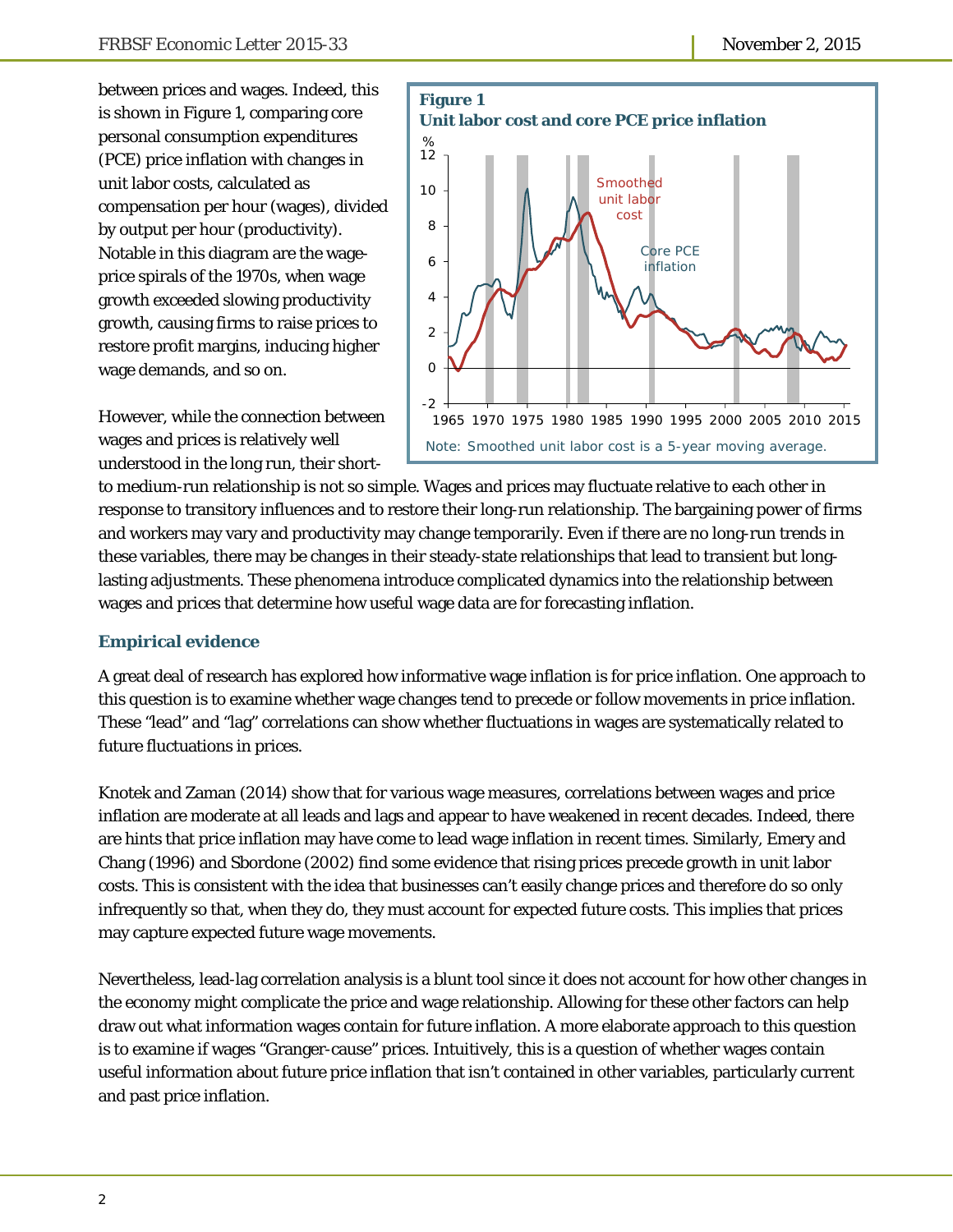Hu and Touissant-Comeau (2010) is representative of this approach. They found little evidence that wages Granger-cause prices, especially since the early 1980s. Some evidence suggests that prices Granger-cause wages, though this short-run relationship may have weakened since the early 1980s—see, for example, Emery and Chang (1996), Mehra (2000), and Knotek and Zaman (2014). While occasional isolated results like Ghali (1999) suggest wages Granger-cause prices, the preponderance of the literature suggests minimal additional information encoded in wages.

Granger-causality tests are informative but suffer from the fact that they are based on fitting a model that uses all available data up to the present. It is perhaps more useful to consider a model chosen based only on data available at the time a forecast is made, replicating the experience of a real-world forecaster. Two influential studies by Stock and Watson (1999, 2008) adopt this approach in comparing forecasting models for inflation.

Stock and Watson (1999) examine the performance of Phillips curve-based models that use economic activity measures and lags of inflation to forecast future inflation. For example, their benchmark case uses the unemployment rate to measure activity. While they report that this benchmark can be improved upon, they show that forecasts using wage measures fail to add information beyond that already contained in lags of inflation. Similarly, their 2008 study shows that models using common wage measures may perform even worse than their preferred benchmark without wages. Using somewhat different approaches, Emery and Chang (1996), Hess and Schweitzer (2000), and Knotek and Zaman (2014) similarly find minimal benefits from using wages in forecasting price inflation.

# **Possible caveats**

Of course, even if estimates of the economy's past behavior were reliable, one could imagine that "this time is different" because of some change in the economy. For example, Daly and Hobijn (2014) suggest that low levels of inflation may change the behavior of wages because of downward nominal wage rigidity. When firms want to reduce wage costs, they typically do so without cutting wages in *nominal* terms. Instead they allow inflation to erode an unchanged or slowly increasing nominal wage. However, Daly and Hobijn argue that in the recent low-inflation environment, this erosion has been so slow that pent-up real wage cuts have restrained wage growth, despite a recovering labor market. This kind of change in wage behavior might conceivably also affect wages' forecasting power for prices.

There is also considerable uncertainty over the steady-state balance between labor and business owners, captured in labor's share of income. This share was once thought fairly stable over time, despite some transitory variation. However, over the past 25 years it appears to have drifted downwards. This secular decline has been attributed to businesses adopting technological advances that undercut labor and also to the influences of globalization, as in Elsby et al. (2013).

The decline in the labor share could mask underlying relationships between wage inflation and price inflation. As noted earlier, the link between the two over the medium term is based on a fairly stable labor share of income. If the changes in this share are not well understood, one might worry that the current relevance of the studies discussed above is limited.

Nevertheless, recent work by Peneva and Rudd (2015) accounts for such structural changes by using techniques that explicitly allow relationships among variables to evolve over time. Their analysis suggests that pass-through from different measures of wage costs to prices has weakened in recent years or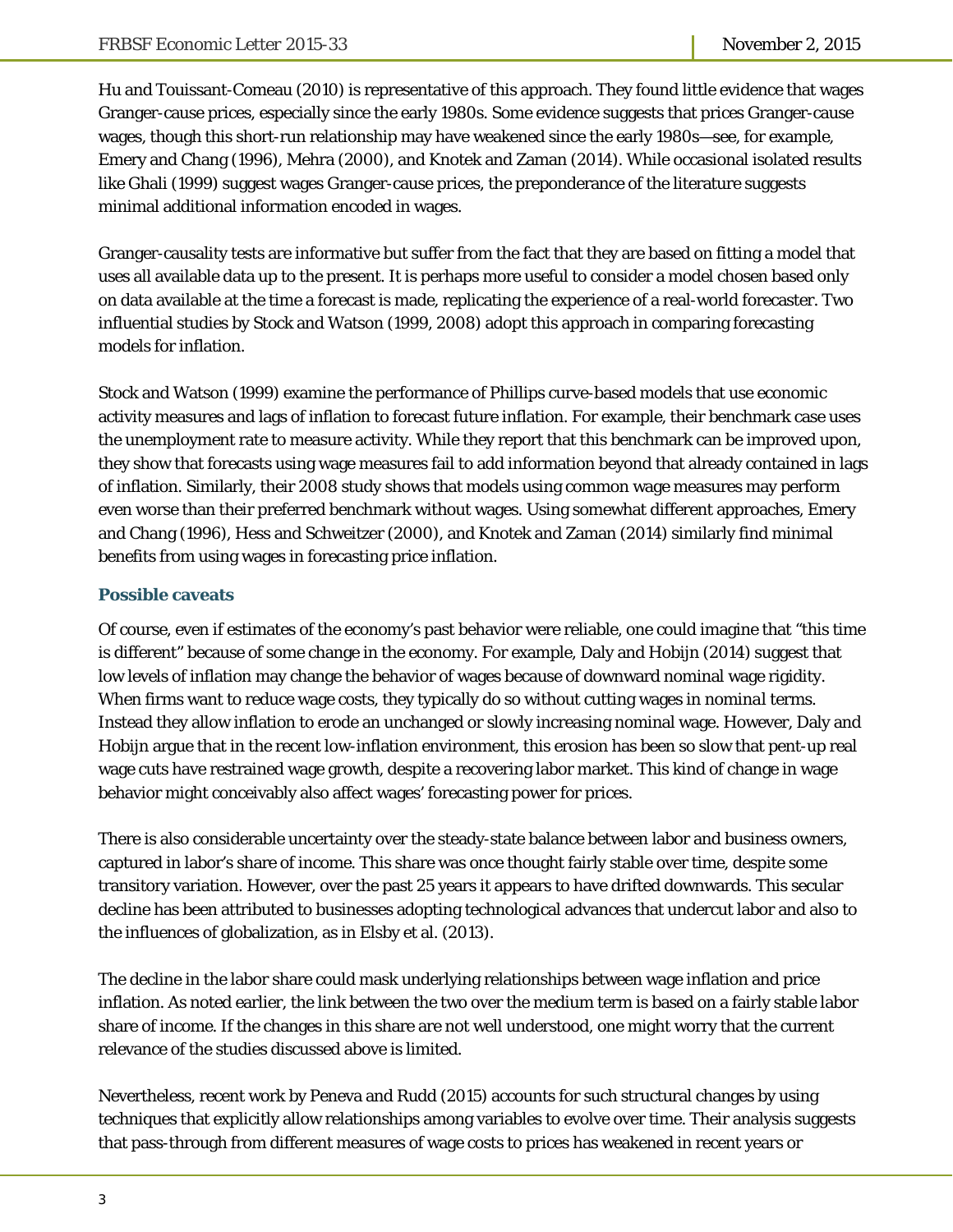remained economically insignificant. This suggests that, even if structural changes have occurred, they may not have changed the essential findings from earlier investigations.

#### **Interpretation**

These results do not imply that wages and prices are unrelated. Certainly they are tied together in the long run, and wage data will surely contain *some* information for future price inflation. However, after incorporating information from prices and activity measures, the marginal additional benefit of using wage data appears small.

What are the implications of this evidence? Figure 2 shows various common ways to measure wage pressure. Some of these measures have weakened in recent months, after hints of strength earlier in the

year. Many market participants have watched these series closely, attempting to divine their implications for inflation. Many interpreted the earlier firmness as suggesting an imminent uptick in inflation and, likewise, the recent weakness as suggesting subdued price inflation in the future. However, this discussion suggests that one should not necessarily draw such conclusions. For example, rising wage measures might simply increase labor's share of the fruits of production and squeeze profits without much effect on price inflation.

Fundamentally, the weak forecasting power of wages for prices suggests that unexpectedly high or low inflation could occur regardless of the recent behavior



of wages. Thus, as ever, policymakers must be vigilant to ensure policy is consistent with the targeted inflation rate.

# **Conclusions**

Researchers have extensively studied how wage data might help predict future price inflation. The overall conclusion of the literature is that wages generally provide less valuable insight into future prices than some other indicators. In fact, models that do not incorporate wages often result in superior inflation forecasts.

#### *[Rhys Bidder](http://www.frbsf.org/economic-research/economists/rhys-bidder/) is an economist in the Economic Research Department of the Federal Reserve Bank of San Francisco.*

# **References**

Daly, Mary, and Bart Hobijn. 2014. "Downward Nominal Wage Rigidities Bend the Phillips Curve." *Journal of Money, Credit, and Banking* 46(32).